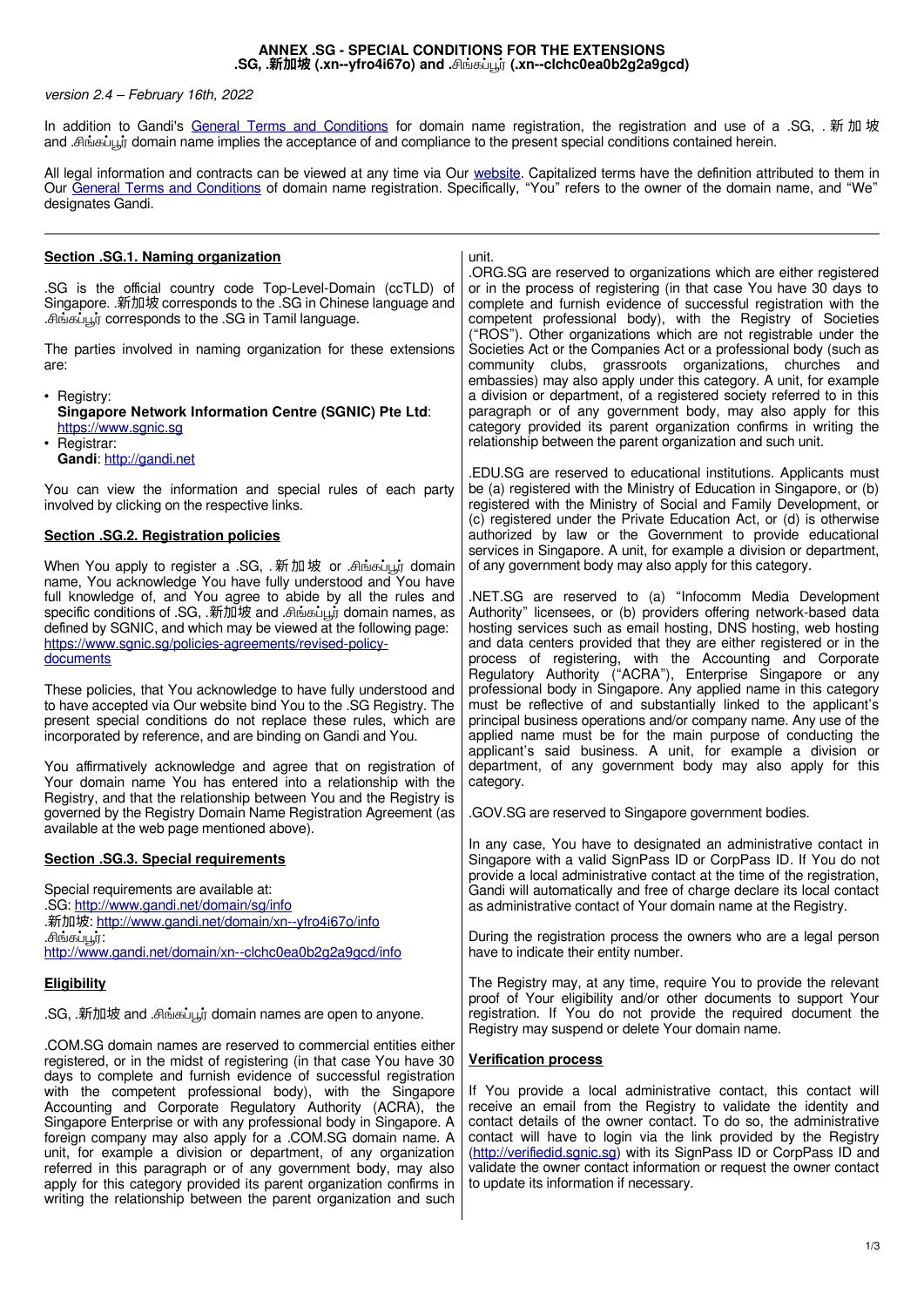| If the owner contact information is not validate within 21 days of the<br>domain name registration, the Registry will suspend the domain<br>name and the renewal of the domain name will be prohibited.                                                                                                                                                                                                                                                                                                             | made available for the Whois service, its manner of use and the<br>steps that the Registry may take to protect Your privacy are as set<br>out in the Registry Whois Policy.                                                                                                                                                                                                                                     |
|---------------------------------------------------------------------------------------------------------------------------------------------------------------------------------------------------------------------------------------------------------------------------------------------------------------------------------------------------------------------------------------------------------------------------------------------------------------------------------------------------------------------|-----------------------------------------------------------------------------------------------------------------------------------------------------------------------------------------------------------------------------------------------------------------------------------------------------------------------------------------------------------------------------------------------------------------|
| The administrative contact has to exercise due diligence to check<br>the owner contact information and can be contacted by the Registry<br>in its investigation into any inaccurate or false information.                                                                                                                                                                                                                                                                                                           | Section .SG.7. Dispute resolution policy<br>The Registry has set forth a specific domain name dispute                                                                                                                                                                                                                                                                                                           |
| This validation process applies also in case of any modification in                                                                                                                                                                                                                                                                                                                                                                                                                                                 | resolution policy (SDRP) for .SG, 新加坡 and Amising that You<br>agree fully abide by:                                                                                                                                                                                                                                                                                                                             |
| the owner contact information and in case of change of the<br>administrative contact. In any case, the administrative contact will<br>receive an email from the Registry when a validation is required.                                                                                                                                                                                                                                                                                                             | https://www.sgnic.sg/policies-agreements/revised-policy-<br>documents<br>Section .SG.8. Transfer (change of Registrar)                                                                                                                                                                                                                                                                                          |
| If Gandi's local contact is declared as the administrative contact of                                                                                                                                                                                                                                                                                                                                                                                                                                               | The process is started on Our Interface. Before requesting the                                                                                                                                                                                                                                                                                                                                                  |
| Your domain name at the Registry, Gandi may request You an ID<br>document or any other document to validate Your information at the<br>Registry. If You do not provide the requested document within the<br>given deadline, Gandi will not validate Your information, and so<br>Your domain name will be suspended by the Registry and the<br>renewal of Your domain name will be prohibited.                                                                                                                       | transfer of the domain name, please be sure that You have the<br>domain name authorization code (supplied by Your current<br>Registrar), and that Your domain name:<br>• does not have a TransferProhibited status, and<br>• will not expire in less than 7 days.                                                                                                                                               |
| <b>Gandi's local administrative Contact</b>                                                                                                                                                                                                                                                                                                                                                                                                                                                                         | Upon successfully transferring a domain name, the registration<br>period is extended by one year.                                                                                                                                                                                                                                                                                                               |
| In accordance with Our Contracts, You remain solely and fully<br>responsible, with regards to third parties, Gandi, and its local                                                                                                                                                                                                                                                                                                                                                                                   | Section .SG.9. Ownership change                                                                                                                                                                                                                                                                                                                                                                                 |
| contact, for the choice, use, direct and indirect consequence of,<br>problem, or dispute regarding the choice and/or registration and/or<br>use of any domain name registered with Gandi's local contact.                                                                                                                                                                                                                                                                                                           | The ownership change process is available on Our Interface.<br>Please be sure that Your domain name does not have a<br>TransferProhibited status. The effective ownership change requires<br>the confirmation of the two parties by e-mail.                                                                                                                                                                     |
| You acknowledge and accept that Gandi or its local contact will<br>communicate the complete contact information associated to Your<br>domain name as in Our database, to any third party that makes a                                                                                                                                                                                                                                                                                                               | The owner change does not change the domain name Expiration<br>date.                                                                                                                                                                                                                                                                                                                                            |
| request for said information, to the competent authorities, or in the<br>event of a dispute concerning a domain name (legal or alternative<br>dispute resolution procedure).                                                                                                                                                                                                                                                                                                                                        | Section .SG.10. Deletion process                                                                                                                                                                                                                                                                                                                                                                                |
| You expressly authorize Gandi and Gandi's local contact to make<br>any decision related to the domain name and to take immediate<br>action if necessary, in the event where the local contact would be<br>forced to act on the domain name without delay.                                                                                                                                                                                                                                                           | Upon the Expiration, the domain name is suspended for 30 calendar<br>days, during which time all associated technical services are<br>deactivated. Late renewal at normal price is possible during this<br>period.                                                                                                                                                                                              |
| The local contact may, at any time, terminate its service without<br>Your ability to prevent said termination. You will be notified of this<br>decision by e-mail, You will then be under the obligation to<br>designate, within the deadline given, another eligible local contact.                                                                                                                                                                                                                                | Then the domain name goes into Redemption Period status for an<br>additional 30 days. It can only be restored during this period in<br>accordance with the terms and conditions described on Our website<br>and/or as communicated by Our customer service department. The<br>new expiration date will be based on the date when the domain<br>name has been effectively restored.                              |
| In case of transfer to an other Registrar, You must first or<br>simultaneously designate a new local contact.                                                                                                                                                                                                                                                                                                                                                                                                       | If the domain name is neither renewed nor restored within these                                                                                                                                                                                                                                                                                                                                                 |
| Section .SG.4. Registration term                                                                                                                                                                                                                                                                                                                                                                                                                                                                                    | deadlines, the Registry will delete the domain name, which will<br>become available for registration under the "first-come first-served"<br>basis.                                                                                                                                                                                                                                                              |
| The registration term is from 1 to 2 years. To avoid any deactivation<br>of the domain name, the renewal must be paid and funds cleared<br>before the Expiration date.                                                                                                                                                                                                                                                                                                                                              | Section .SG.11. Reseller obligations                                                                                                                                                                                                                                                                                                                                                                            |
| Section .SG.5. Pricing                                                                                                                                                                                                                                                                                                                                                                                                                                                                                              | In accordance with Registry rules, Resellers have to agree with the<br>following:                                                                                                                                                                                                                                                                                                                               |
| Our prices can be viewed at:<br>.SG: https://www.gandi.net/domain/price/detail/sg<br>.新加坡: https://www.gandi.net/domain/price/detail/xn--yfro4i67o<br>.சிங்கப்பூர் :<br>https://www.gandi.net/domain/price/detail/xn--clchc0ea0b2g2a9gcd                                                                                                                                                                                                                                                                            | • Comply with and implement all rules and procedures adopted by<br>the Registry. Additionally, Resellers shall comply with any<br>directions and/or guidelines issued by the Registry in connection<br>with any domain name, including but not limited to the suspension<br>and/or deletion of any domain name which has been registered<br>through the Reseller, and/or the provision of registration services |
| Section .SG.6. Storage of contact information                                                                                                                                                                                                                                                                                                                                                                                                                                                                       | within the time periods so specified in the directions and/or<br>guidelines.                                                                                                                                                                                                                                                                                                                                    |
| You consent to the Registry collecting, storing, processing, using,<br>disclosing and publishing Your personal data in any form or<br>medium, including but not limited to through Registry public Whois<br>database, for any lawful purpose in accordance with the Registry<br>Privacy Policy. These purposes include publication to any third<br>parties relying on or participating in any administrative proceedings<br>under the Registry domain name dispute policy (SDRP) as detailed<br>in Section 7 below. | • Immediately give notice to the Registry via Gandi of any claim,<br>demand, legal proceedings, investigation or application made by<br>any party in relation to any domain name that the Reseller<br>becomes aware of, and promptly give notice to the Registry via<br>Gandi of any change in circumstances which may result in the<br>Reseller being unable to meet any of its obligations as a Reseller.     |
| The Registry shall be entitled to use Your personal data to operate                                                                                                                                                                                                                                                                                                                                                                                                                                                 | • Abide by any specifications or policies prescribed by the Registry<br>relating to the verification and periodic re-verification of                                                                                                                                                                                                                                                                            |

Whois services for the public as indicated above. The information

information associated with a domain name and upon becoming